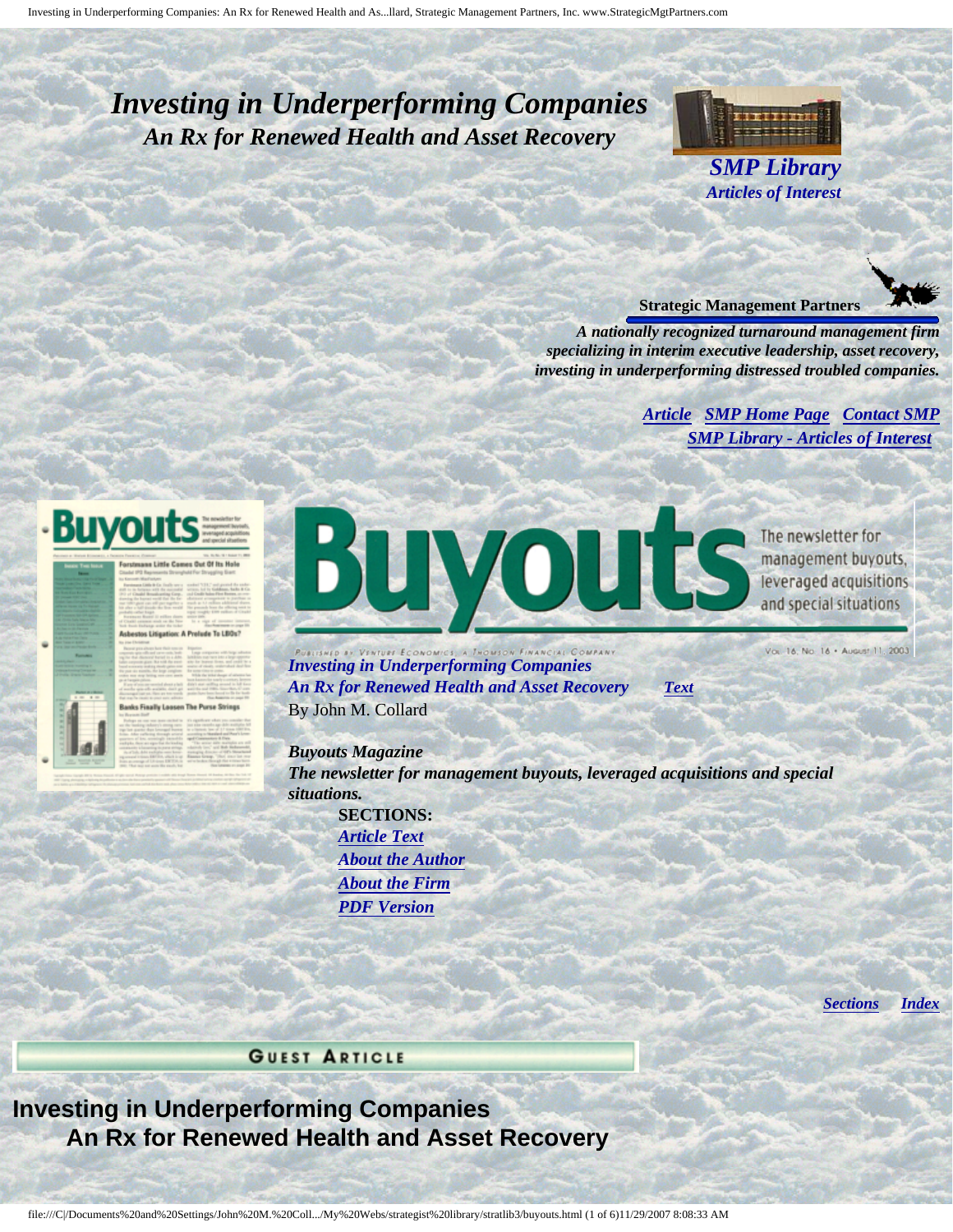Investing in Underperforming Companies: An Rx for Renewed Health and As...llard, Strategic Management Partners, Inc. www.StrategicMgtPartners.com

#### By John M. Collard

Investing in underperforming companies can be profitable if you know what to look for and how to execute. The fundamental right price, manage the turnaround and sell at increased value. premise is to get a company that is turnable, know how to fix the problems, be able to not spend money on past sins, obtain at the

competitive prices, but are severely undervalued due to ineffective management and/or lack of market direction and penetration. of a leader with a sound strategy and return-on-equity goal in mind can be a powerful motivator. First, seek enterprises with critical capital shortages and future potential. Acquire companies that can provide quality products at Take advantage of distressed level asset pricing and invest in exchange for large returns. The infusion of capital put into the hands

concentrate on exit strategies from the start. The key to returns from investing in underperformers is build an enterprise with the sole purpose of selling it at maximum value —

Provide what future buyers look for:

- Consistency of businesses that create value.
- High probability of future cash flows.
- Marketing-oriented management team.
- Track record demonstrating ability to sell and compete, develop, produce and distribute products, thrive and grow.
- Realistic return potential from their fair entry valuation.

are many buyers who accept lower return rates for stable growth and shy away from underperformers until they have been fixed leave some future enticement for your buyers. There is great value in rebuilding an entity and setting it on a path toward long-term growth — this is the time for your exit. There



### **Recovery Cycle**

mismanagement; then you need to determine the viability, invest, turn and ultimately sell the property. Whether you invest in a new entity, or a portfolio property gone bad, the recovery cycle is much the same. This cycle starts with

All troubled entities reach that state through a progression of mismanagement. When the entity is at a precipice there is opportunity. The present owners will have little choice but to bargain. However, be cautious, because many investors wait too sounds, many investors do. long, allowing the value to deteriorate completely. Avoid the pitfall of investing in an insolvent company; as surprising as this

Determine turnaround viability by truly understanding what has caused the company's breakdown. Don't be fooled by symptoms, and never listen to current senior management; if they knew what was wrong they would have fixed the problems.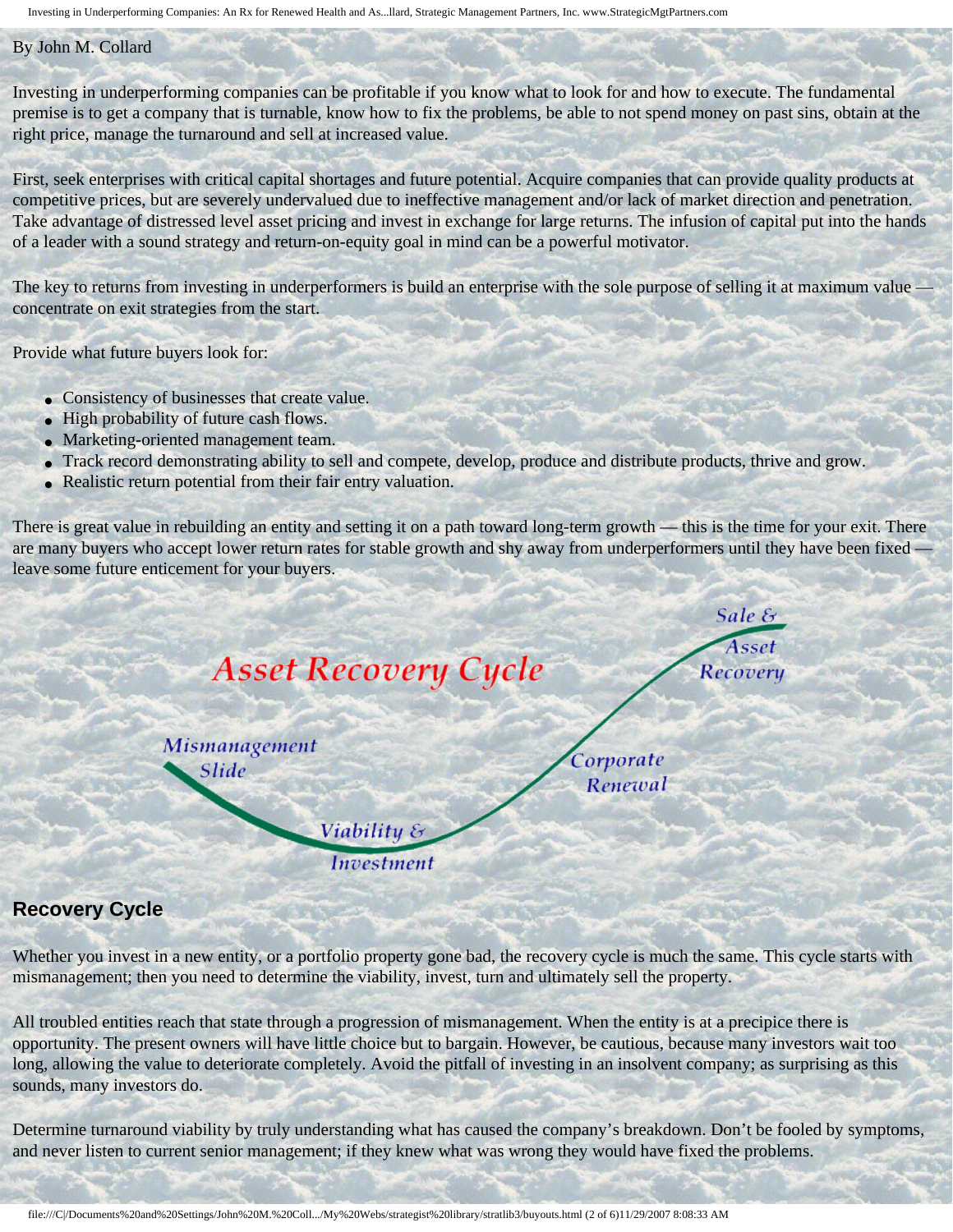Make certain that you have solutions to fix the real problems that no one else has used, perhaps because you can bring in new noncash resources or applications to influence the revitalization. Take advantage of mispriced material inputs, labor, assets or capacity, and intellectual property. Never 'just add cash' and always implement new leadership.

### **Take Control**

There must be a successful turn before the entity can be sold. *Always take active control of the entity* — passive investing if managed by prior management is like a placebo, and you will lose your investment. Passive positions are only acceptable if they contribute to an investor pool that has an active lead participation.

While many investors have run financial or investing institutions, few have run companies as well, and are ill equipped to do so. There is substantial value derived from investors who also have senior operating leadership experience in their background. They can determine whether one strategy or another can affect the revitalization, and why others didn't work in the past. Many equity firms are adding operating executive [CEO] talent to compliment their managing partners — even in times when resources are tight.

Someone once said, *"Lead, Follow, or Get Out of the Way."* When there is an underperforming entity, it is time for existing management to 'get out of the way.' They guided the company during this mismanagement slide, so why allow them to complicate the situation any further?

**Bring Leadership.** Install a CEO with transition experience in value-building situations. They bring an objective focus and new perspective to complete the cycle. This leader should demonstrate expertise in:

- Managing crisis, transition and rebuilding processes
- Shaping business strategy and financial structure
- Developing management talent, building caliber teams, utilizing and growing existing resources
- Growing sales and market share
- Maximizing return on capital
- Linking management performance to ultimate goals
- Developing incentive-based compensation programs

This leader must get directly involved in making decisions to achieve the ultimate goal — sale at increased valuation. He must be held accountable for performance, and timely results. Most importantly, he must get things moving - On the *Volume In* (revenue/ sales) side, look at where and how revenue is generated and keep it coming in. On the *Volume Out* (throughput/production) side, get the product or service 'out the door'. How else can you bill for it?

The final step to complete the turn is to hire a 'marquis' manager to lead the enduring team. This permanent team adds to the value equation.

**Set Strategy.** Your investing goal is a shorter-term high multiple return while allowing the ongoing longer-term returns for the buyers who provide you an exit. Implement long-term strategies, which will survive your exit.

While situations differ, one essential strategy is to drive revenue; growth cannot occur without more sales. The strategy must address the problems plaguing the company, and provide a roadmap to revitalization. If all you can do is think of strategies tried before, don't invest. You must establish a new vision, distill this direction into concrete goals and objectives, and create a guide for everyone to follow.

**Build A Quality Management Team.** The value of a company increases sharply with a strong permanent credible team that can demonstrate its ability to produce consistent sales, profit and cash flow results. Establish continuity in the organization to allow everyone to expect orderly change and opportunity.

Capitalize on available underutilized human capital — those middle managers that remain. Chances are they are dedicated to the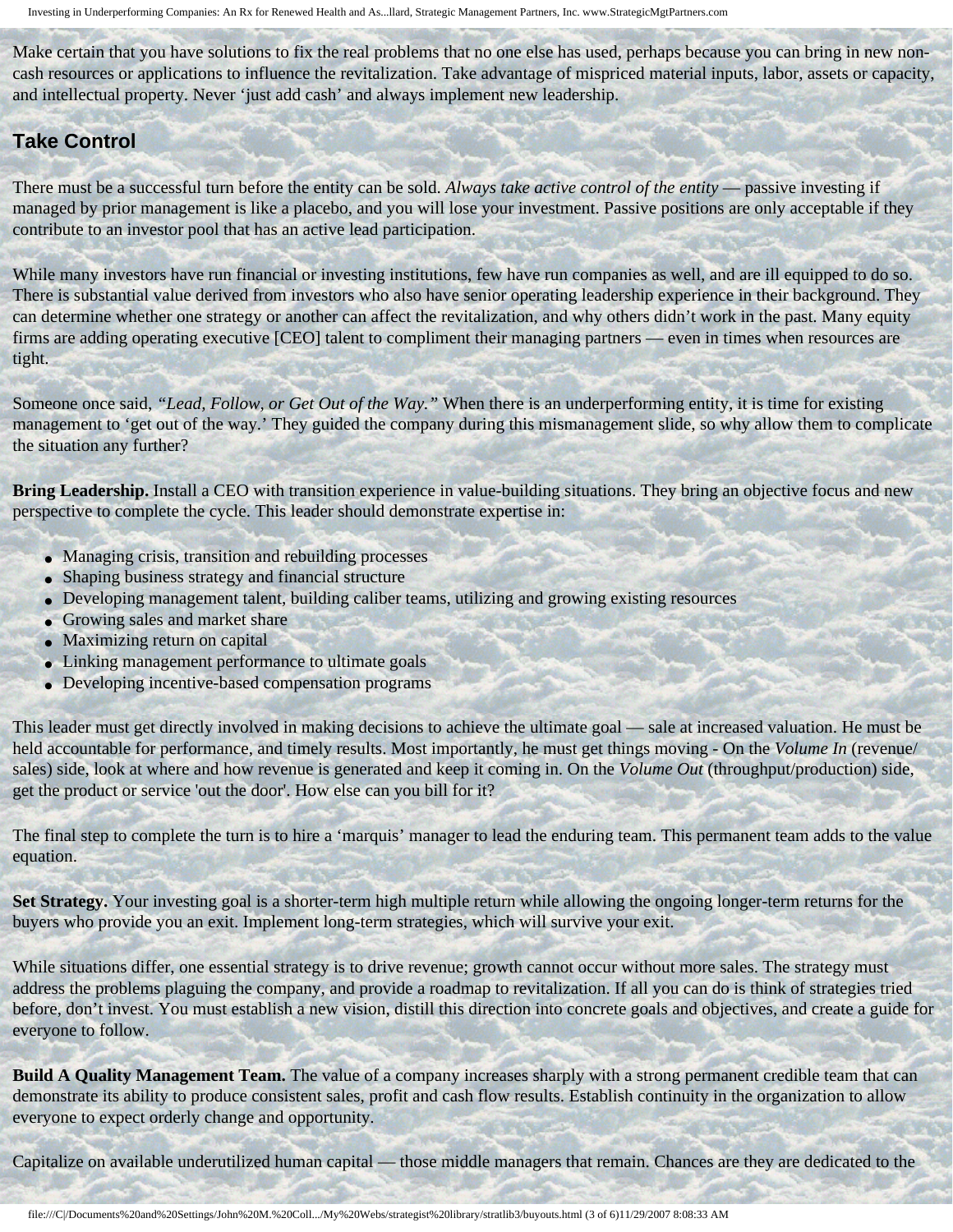Investing in Underperforming Companies: An Rx for Renewed Health and As...llard, Strategic Management Partners, Inc. www.StrategicMgtPartners.com

company and its success. Guide them to their next level and they will take the company the next big step.

Additionally, leverage all resources to complete the turn. Usually the key resource is the employee. Set up an incentive structure that pays only when they accomplish the goals set in your long-term strategy. A robust incentive structure shares the risk — if successful then all will gain, if not then don't subsidize poor performance. Your incentive for investing is return when the sale occurs. Their incentive should be based upon performance that will take the company beyond its sale; after all, the employees are the assets that your buyer is looking for.

**Acquire New Business/Sales.** There are only two ways to increase sales — *Sell new products to existing customers*, or *sell existing products to new customers*. Most underperformers have forgotten, or never had, the basics of marketing and promotion. Clearly promote what your products and services can do for your customer to satisfy their needs; differentiate your product from the competition.

Become market driven, adapt to changing conditions, and improve your competitive position. Deliver what they are willing to pay for and no excess.

**Establish A Sound Capital Structure.** Create reasons for investors to invest. A sound strategy with a viable marketplace, efficient delivery and production vehicles coupled with a cohesive management team will entice the investment community. Securing new capital becomes much easier when investors see high probability of return and a viable exit strategy.

As important to infusing cash for working capital needs is to make certain that cash won't be diverted to past commitments. Establish relationships with creditors so they will work with the new management team — give them upside when the turn is complete. Consider a 'Creditor's Committee' approach [out of bankruptcy] to keep them plugged in and participating. Prepackaged bankruptcies are also available to ensure cooperation.

**Implement Processes.** Use processes to drive the business and control the day-to-day environment, which allows management to run the critical elements of the company. Most managers waste time on tasks where results would be essentially the same whether managed or not. Focus on the important things — controlling cash and costs, increasing sales and enhancing value creation.

#### **Exit**

Know when to 'cash out'. The greatest ROI comes when the turn is complete and the company is ready for the next tranche to fund growth.

#### Remember:

*E* arnings and cash capacity *plus* 

achieved *X* multiple on investment *plus* 

demonstrated *I* mprovements *plus* 

functioning management  $\boldsymbol{T}$  eam in place *equals* time to sell.

Success in investing recognizes that a small X<sup>*r*</sup> growth in revenue can yield many  $X^n$  returns on invested equity. Revenue in excess of controlled fixed costs drops substantial incremental profits [cash] to the bottom line, which in turn drives valuation. When the process is completed, only one result can occur — Value Creation and *Xn* multiple returns.

## <span id="page-3-0"></span>**About the Author**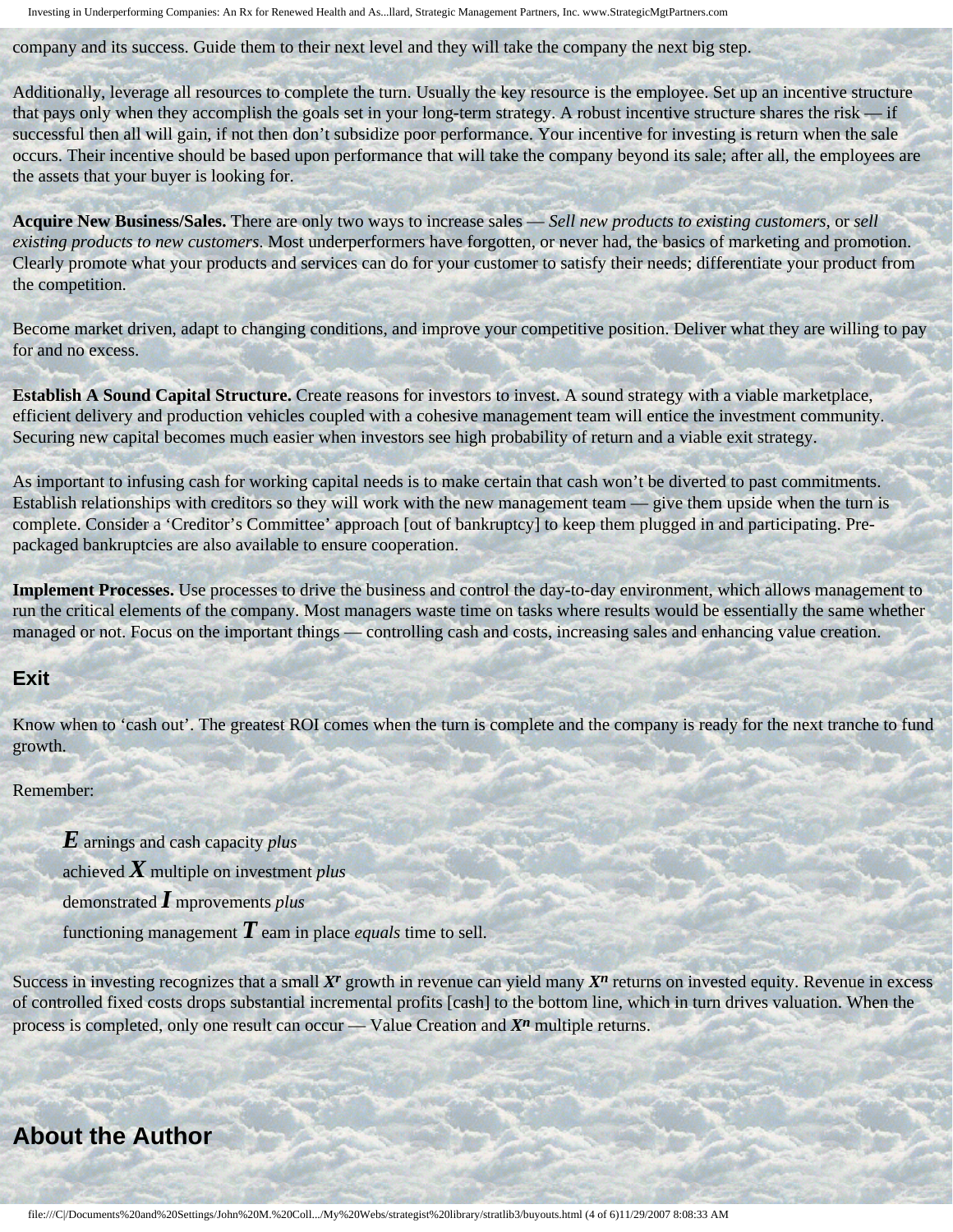*John M. Collard is chairman of Annapolis, Md.-based Strategic Management Partners Inc., a turnaround management firm Turnaround Management Association and brings 35 years senior operating leadership, \$85M asset recovery, 40+ transactions worth \$780M, and \$80M fund management expertise to advise company boards, institutional and private equity investors, and governments. For more information about Strategic Management Partners, call (410) 263-9100 or log on at www.strategist.ws specializing in interim executive leadership and investing private equity in underperforming companies. He is past chairman of the* 

*[Sections](#page-0-2) [Index](#page-0-3) [Contact](#page-4-0)* 

## <span id="page-4-1"></span>**About the Firm**

Strategic Management Partners has substantial experience advising corporations and individuals on the strategic and mechanical issues of corporate development and governance, operating management and turnarounds for asset recovery. Our principal has over 30 years experience in P/L Management, Strategic Planning and Repositioning, M&A for Strategic Advantage, Finance, Investing, Raising Funds, Sales/Business Development, Building Selling and Marketing Teams, and Operational Auditing = In Public & Private companies = In healthy and crisis situations. **Strategic Management Partners** has substantial experience advising corporations and individuals on the strategic and mechanical issues of corporate development and governance, operating management and turnarounds for asset recovery. Our principal has over 30 years experience in P/L Management, Strategic Planning and Repositioning, M&A for Strategic Advantage, Finance, Investing, Raising Funds, Sales/Business Development, Building Selling and Marketing Teams, and Operational Auditing  $=$  In Public & Private companies  $=$  In healthy and crisis situations.

We work with and support the equity capital community to provide assessment studies to determine the situation, planning and strategy development to direct the company, crisis management to oversee that assets are not squandered away, workout teams that recover assets, and board level oversight to keep the client headed in the right direction.

We seek strategic alliances with private equity funds.

*[Sections](#page-0-2) [Index](#page-0-3)* 

*[Index](#page-0-3)* 

We welcome constructive inquires. More information is available if required.

There is more to Strategic Management Partner's *[Return to Home Page](http://members.aol.com/strategist/home.html#TOP)*

# <span id="page-4-0"></span> **Contact Information**

John M. Collard, Chairman Strategic Management Partners, Inc. 522 Horn Point Drive Annapolis, Maryland [MD] 21403 Voice 410-263-9100 Facsimile 410-263-6094 E-Mail [Strategist@aol.com.](mailto:Strategist@aol.com?subject=SMPlibrary/feature articles)

We serve as experts for comment or quote, please contact us at **410-263-9100**